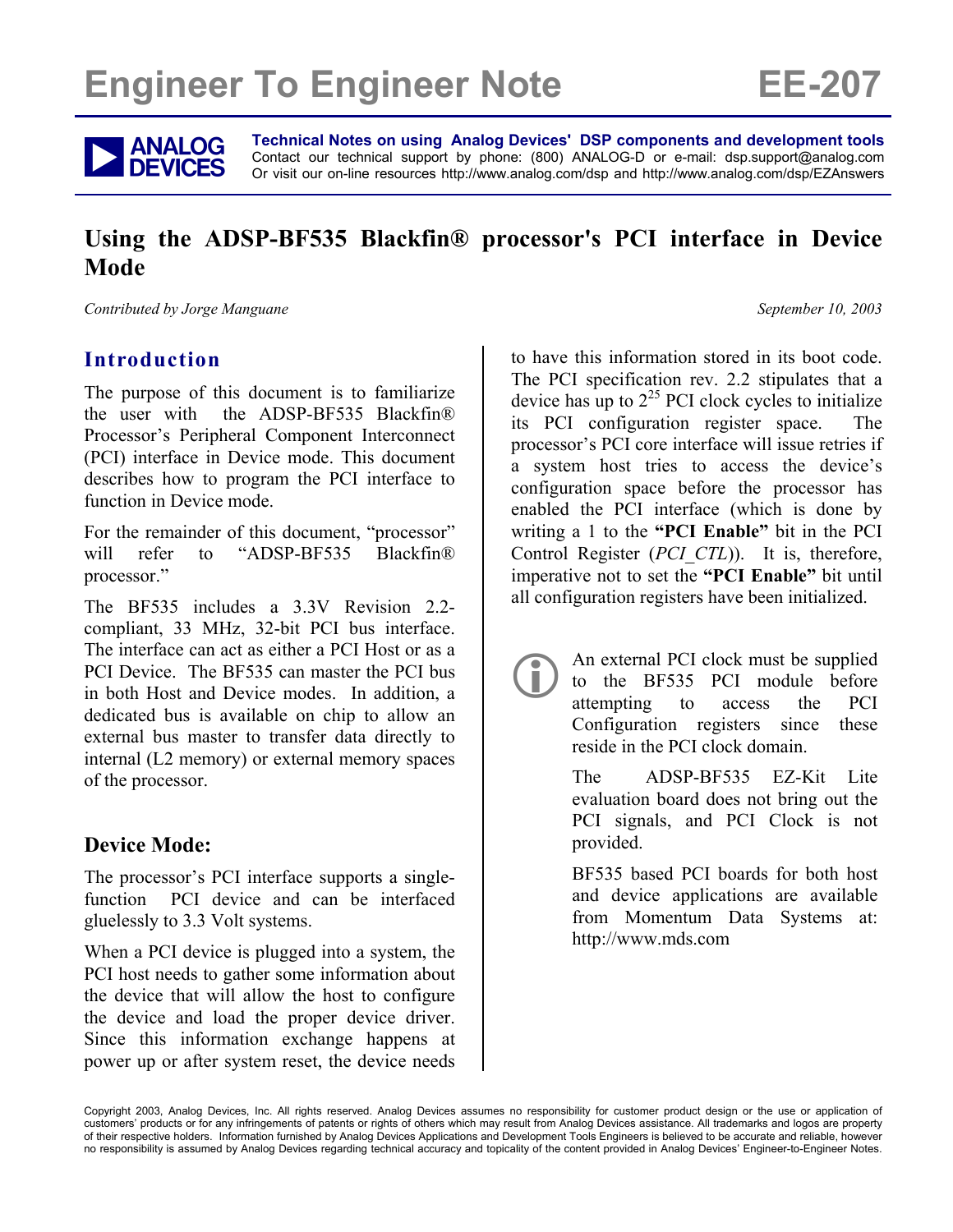

*Figure 1.* Type 0 PCI Configuration space Header region

| <b>Device ID</b>                  |                              | <b>Vendor ID</b>           |                                       |  |
|-----------------------------------|------------------------------|----------------------------|---------------------------------------|--|
| <b>Status Register</b>            |                              | <b>Command Register</b>    |                                       |  |
| <b>Class Code</b>                 |                              | <b>Revision ID</b>         |                                       |  |
| <b>BIST</b>                       | <b>Header</b><br><b>Type</b> | Latency<br><b>Timer</b>    | <b>Cache Line</b><br><b>Size</b>      |  |
| <b>BAR 0 (Memory BAR)</b>         |                              |                            |                                       |  |
| <b>BAR1</b>                       |                              |                            |                                       |  |
| <b>BAR 2 (I/O BAR)</b>            |                              |                            |                                       |  |
| <b>BAR3</b>                       |                              |                            |                                       |  |
| <b>BAR4</b>                       |                              |                            |                                       |  |
| <b>BAR5</b>                       |                              |                            |                                       |  |
| <b>CardBus CIS Pointer</b>        |                              |                            |                                       |  |
| <b>Subsystem ID</b>               |                              | <b>Subsystem Vendor ID</b> |                                       |  |
| <b>Expansion ROM Base Address</b> |                              |                            |                                       |  |
|                                   | <b>Reserved</b>              |                            | <b>Capabilities</b><br><b>Pointer</b> |  |
| <b>Reserved</b>                   |                              |                            |                                       |  |
| <b>Maximum</b><br>Latency         | <b>Minimum</b><br>Grant      | Interrupt<br>Pin           | Interrupt<br>Line                     |  |

*Figure 1* shows the PCI configuration registers implemented on the BF535 PCI interface as specified by the PCI Local Bus Specification, Revision 2.2. This document should be consulted for a detailed description of these registers.

*Cache Line Size* and *Built-In Self Test (BIST) registers* are implemented but not supported by the processor. The remaining registers, shown shaded in gray, are not implemented.

This register space is referred to as the device's configuration header region or space. The format of the BF535 PCI header region is Header Type Zero, which is used for all devices other than PCI-to-PCI and CardBus bridges.

 Type 0 PCI Configuration space *Listing 1,* in the Appendix, shows an exam ple program of how to initialize the PCI interface in device mode

#### **PCI Transaction Types:**

There are three types of PCI transactions:

- 1. Configuration Accesses
- 2. Memory Accesses
- 3. I/O Accesses

In device mode the BF535 PCI core responds to all of the transaction types listed above. Note, however, that the processor's architecture does not define separate Configuration and I/O address spaces. The three PCI memory spaces are mapped into the processor's unified memory region. Refer to *Figure 2*, which shows a subset of the processor's external memory map.



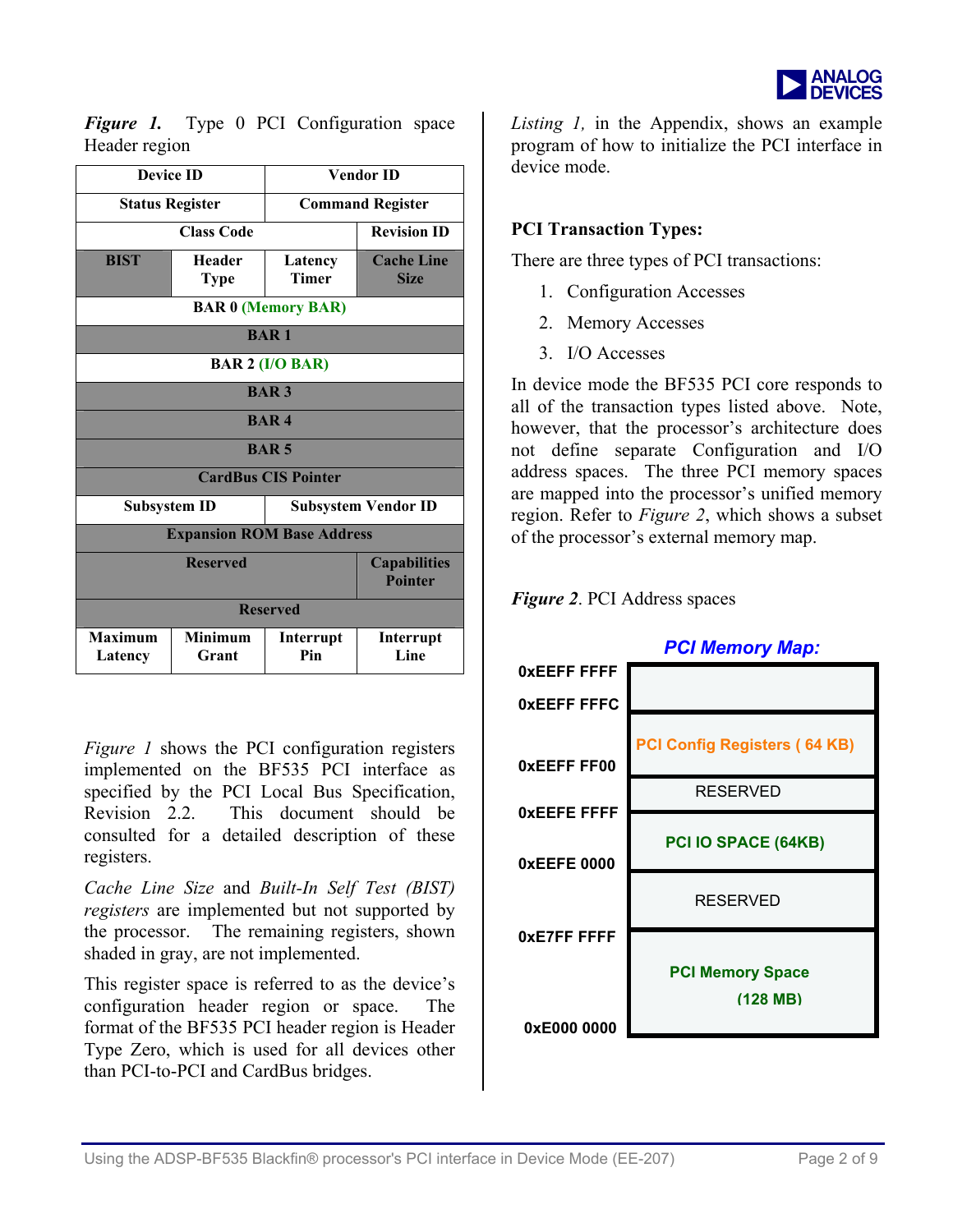

I/O accesses can be used to access the processor's non-prefetchable Memory Mapped Register (MMR) space.

The processor can initiate Memory and I/O accesses, but never Configuration accesses, while in Device mode. Configuration accesses are always initiated by the system host.

To respond to Configuration accesses, the processor need only initialize its configuration registers and then enable the PCI interface. After this, the host system can configure the PCI device. The host assigns to the device the following parameters:

- ¾ **The capabilities of the device**, such as Bus Mastership, Parity Error Response, Special Cycles, etc… This information is written into the processor's *PCI\_CFG\_CMD* register . Please refer to the processor's hardware reference manual for a description of this register and of the remaining registers mentioned below.
- ¾ **Latency timer**, the minimum amount of time the PCI device master can retain ownership of the bus when it initiates a transaction. This information is written into the processor's *PCI\_CFG\_MLT* register
- ¾ **Unique Memory and I/O addresses**. This information is written into the processor's

*PCI\_CFG\_MBAR and PCI\_CFG\_IBAR registers.* The values in these registers will allow the device to respond, by asserting its Device Select line (#DEVSEL), to any accesses that fall within the range specified by the value in *PCI\_CFG\_xBAR* offset by the value in the corresponding mask register, *PCI\_CFG\_MBARM* or *PCI\_CFG\_IBARM*  for memory and I/O, respectively.

For example, if

*PCI\_CFG\_MBAR = 0xE000 0000*  and  *PCI\_CFG\_MBARM = 0xFFFC 0000* 

*(which corresponds to a size of* 

*0x0003 FFFF+1 = 0x0004 0000)*

then the ADSP-BF535 PCI core will claim all transactions that fall in the range:

*0xE000 0000* to *0xE004 0000* 

In the above example, note that the host calculates the memory size required by the device by taking a 1's complement of the value in *PCI* CFG MBARM and adding a 1 to the result. Likewise, for I/O size the operation described above is also performed on the value in *PCI\_CFG\_IBARM* register.

¾ **Interrupt line** information written into the processor's *PCI\_CFG\_IL* register

Device is now ready to participate in PCI transactions as either a *target* or as an *initiator.* 

#### **OUTBOUND TRANSACTIONS**

Outbound transactions are those transactions for which the BF535 PCI interface is the bus master. The following registers are used to perform outbound transactions:

> *PCI Outbound Memory Base Address Register (PCI\_MBAP)* for memory accesses

> > and the

*PCI Outbound I/O Base Address Register (PCI\_IBAP)* for I/O accesses.

#### **MEMORY ACCESSES:**

To initiate a memory access, the device writes to the *PCI MBAP* register the uppermost 5 bits (31:27) of the intended destination address. These 5 bits will be prefixed to the 27-bit offset of the actual address in the PCI memory space.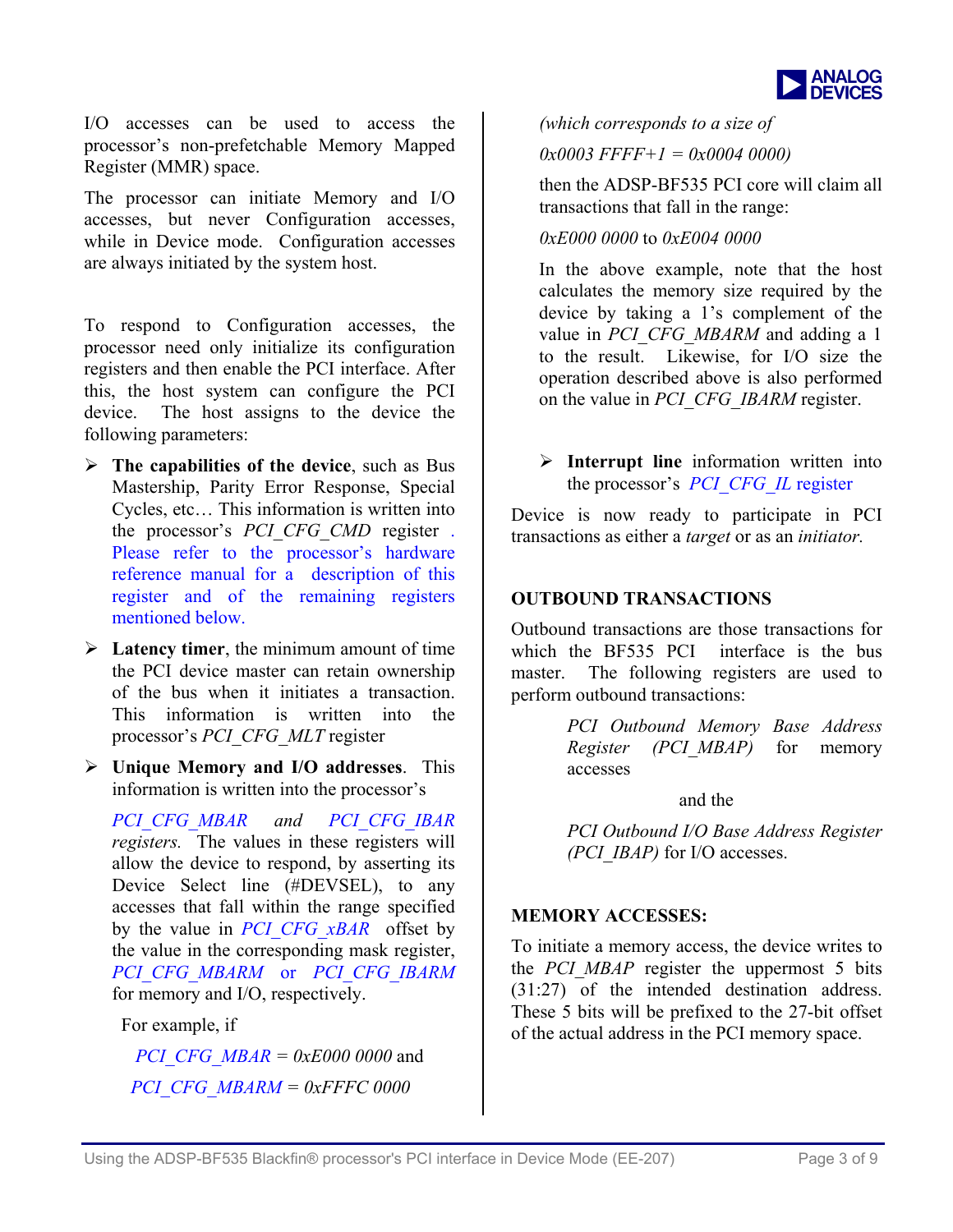

Example:

 $P4.H = HI(PCI MBAP)$ ;  $P4.L = LO (PCI MBAP);$ *R0.H = 0xE000; R0.L = 0x0000; [P4] = R0; ssync;* 

Now, an access in the PCI memory space will initiate a PCI transaction:

*P2.H = 0xE000;* 

*P2.L = 0x1234;* 

*R0 = [P2];* 

*ssync;* 

The upper 5 bits of the *PCI\_MBAP* are: **11100**

The lower 27 bits of the address in P2 are:

000 0000 0000 0001 0010 0011 0100

The actual address that will be output on the bus will be:

**1110 0**000 0000 0000 0001 0010 0011 0100

which corresponds to: 0xE000 1234

#### **I/O ACCESSES**

The mechanism to perform I/O accesses is similar to that described for memory accesses except that now the *PCI\_IBAP* register is used. This register prefixes 16 bits to the actual address that will go on the bus.

#### **INBOUND TRANSACTIONS**

Inbound transactions are those transactions for which the BF535 PCI interface is the bus target/slave.

To participate in inbound transactions, the processor's PCI interface should have bits 0 and

1 of the Command register (*PCI\_CFG\_CMD*) set to 1. Typically, in device mode the PCI host system writes to this register. These bits enable the device to participate in I/O and Memory transactions, respectively. Also, the registers: *PCI Device Memory BAR Mask (PCI\_DMBARM)* and *PCI Device I/O BAR Mask (PCI\_DIBARM)* should contain non zero values, as a value of zero in these registers also disables access to the respective spaces.

To map the incoming traffic into its memory regions the processor uses the following registers:

> *PCI Inbound Memory Base Address Register (PCI\_TMBAP)*

> > *and*

*PCI Inbound I/O Base Address Register (PCI\_TIBAP)*

*PCI TMBAP and PCI TIBAP* specify the base addresses in the BF535's memory space for memory and I/O transactions, respectively.

Example:

Let's say the PCI host has assigned the BF535 PCI device the following hypothetical Base Address Register (BAR) values:

 $BAR 0 = 0xE000 0000 (memory BAR)$ 

 $BAR 1 = 0x$  FFFE 0000 (I/O BAR)

(Note that the above BAR 0 and BAR 1 addresses are part of the PCI host's memory address map).

If *PCI\_TMBAP = 0 (SDRAM space)* then all incoming memory transactions will be directed to the SDRAM memory space of the BF535 memory map.

For example, address *0xE000 0000* will map to address *0x0000 0000,* address *0xE000 1234* will map to address *0x0000 1234,* and so on.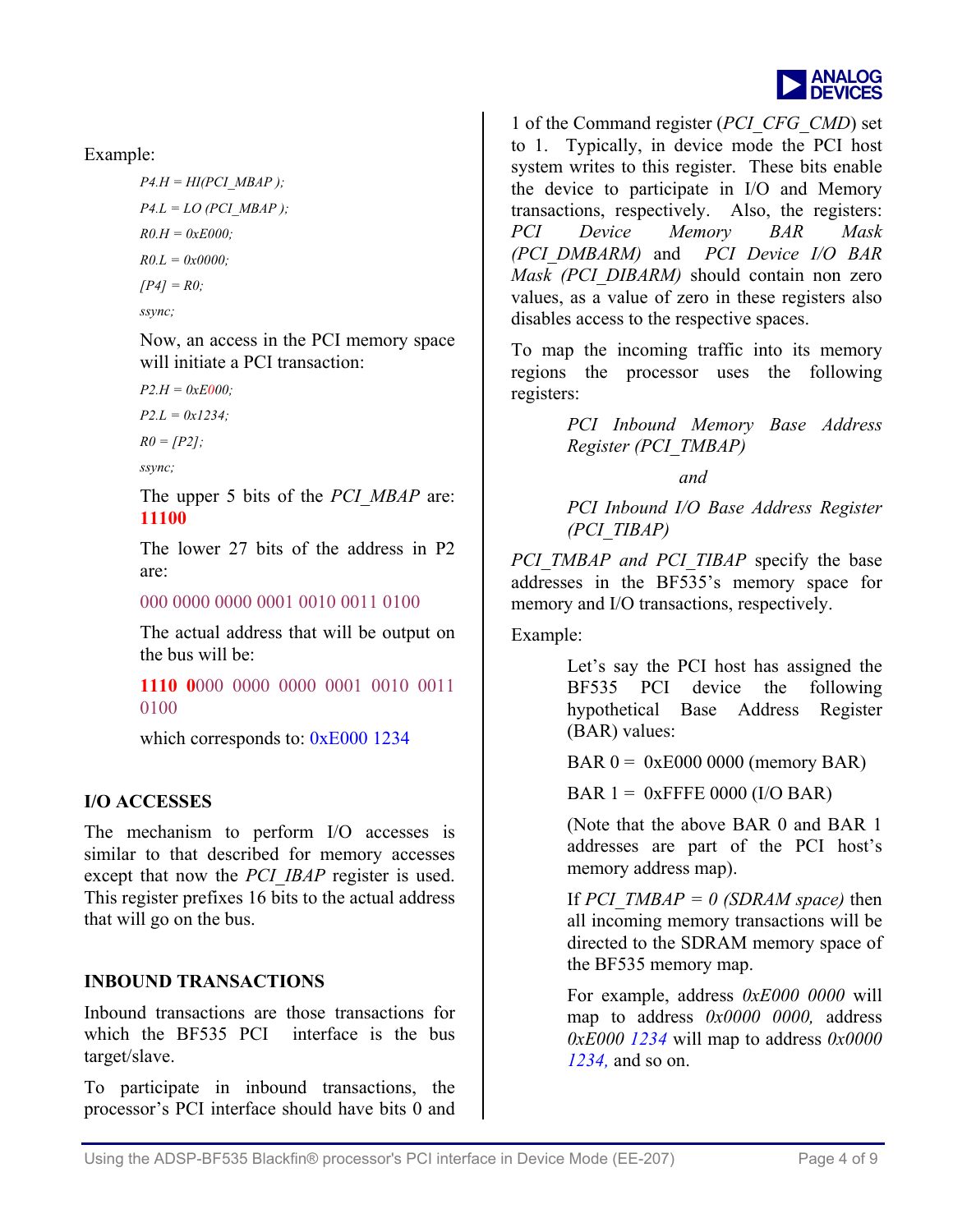

Similarly, if *PCI\_TIBAP = 0xFFC0 4000 (PCI MMR space)* then all incoming I/O transactions will be directed to this memory region.

The processor's PCI module cannot writing a 1 to the specific bit, followed access L1 memory or the processor's core MMRs). access L1 memory or the processor's resources Therefore, *PCI\_TMBAP or PCI\_TIBAP*  should not point to L1 or to the core MMR space.

#### **PCI INTERRUPTS**

The processor's PCI module can generate PCI interrupts as well as respond to PCI interrupts. Of the four PCI interrupt lines (INTA – INTD), only INTA can be configured as either input or output. All others are inputs only.

The processor can also generate a PCI RESET interrupt. To generate either PCI RESET or INTA interrupts the processor first sets the pads as outputs by writing to the appropriate bits in the PCI Bridge Control Register (*PCI\_CTL*). The processor then writes a 1 to the "**RST to PCI"** or the "**INTA to PCI"** bit of the PCI\_CTL register.

To have the PCI module generate an interrupt to the processor's core, the PCI interrupt must be unmasked both at the core level (by writing to the *IMASK* register) and at the system level (by writing to the *SIC\_IMASK* register). At the PCI level, the event that is going to cause the interrupt needs to be enabled in the PCI Interrupt Controller Register (*PCI\_ICTL*) by setting the respective bit to a 1. Once the event occurs, the corresponding bit will be set in the PCI Status Register (*PCI\_STAT*), and an interrupt to the core will be generated.



The bits in the PCI\_STAT register are<br>
"sticky" and are Write 1 to Clear. To<br>
prevent the interpret from being "sticky" and are Write 1 to Clear. To prevent the interrupt from being continuously generated, the particular bit(s) that caused the interrupt will need to be expressly cleared inside the interrupt service routine. This is done by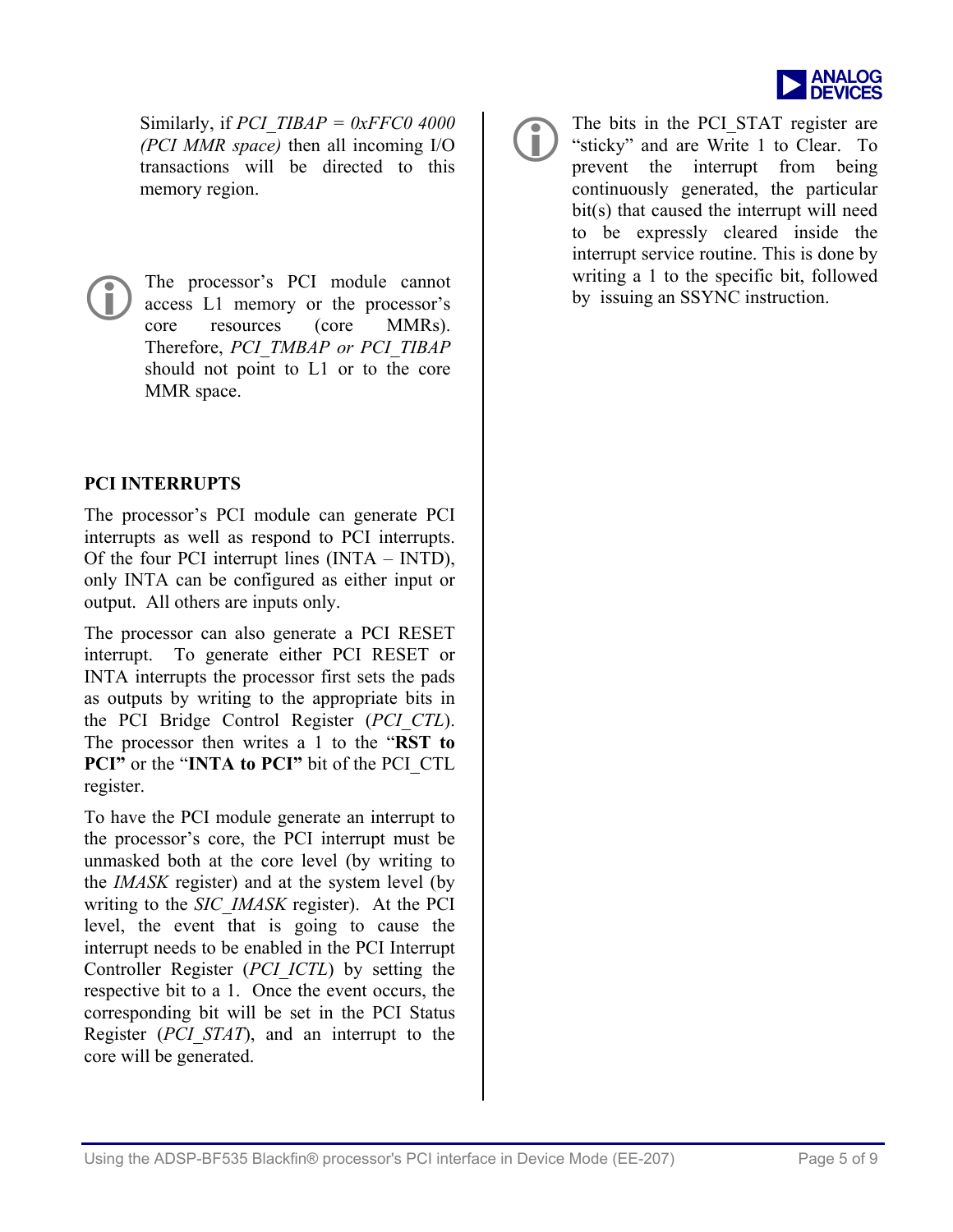

## **References**

ADSP-BF535 BLACKFIN® PROCESSOR Blackfin DSP Hardware Reference, Analog Devices, Inc. PCI SYSTEM ARCHITECTURE, 4<sup>th</sup> Edition, MindShare, Inc.

# **Appendix**

**PCI\_Device\_Init.asm** 

```
/* ******************************************************************************** 
\mathcal{R}_{\mathcal{A}} * Copyright (c) 2003 Analog Devices Inc. All rights reserved. 
 * 
  * *******************************************************************************/ 
#include "defBF535.h" 
/* Helper macros 
  * usage: 
* PO.H = HI(UART THE);* PO.L = LO(UART THE); */ 
#define LO(con32) ((con32) & 0xFFFF) 
#define lo(con32) ((con32) & 0xFFFF) 
#define HI(con32) (((con32) >> 16) & 0xFFFF) 
#define hi(con32) (((con32) >> 16) & 0xFFFF) 
.section program; 
                  ****** PCI module Configuration *****************************/
pci cfg init:
Initialize: 
   P4.H = HI(PCI STAT); P4.L = LO(PCI STAT);R1 = [P4]; [P4] = R1; // Clear PCI status register 
    SSYNC; 
   P4.H = HI(PCI CTL); P4.L = LO(PCI CTL);R0.H = 0x0; R0.L = 0x0; [P4] = R0; // disable PCI before writing config space
    SSYNC; 
   P4.H = HI(PCI ICTL); P4.L = LO(PCI ICTL);R0.H = 0x0; R0.L = 0x0;[P4] = R0; // clear PCI interrupt enables before writing config space
    SSYNC; 
/*************** BEGIN INITIALIZATION ***************************/ 
Vendor ID:
```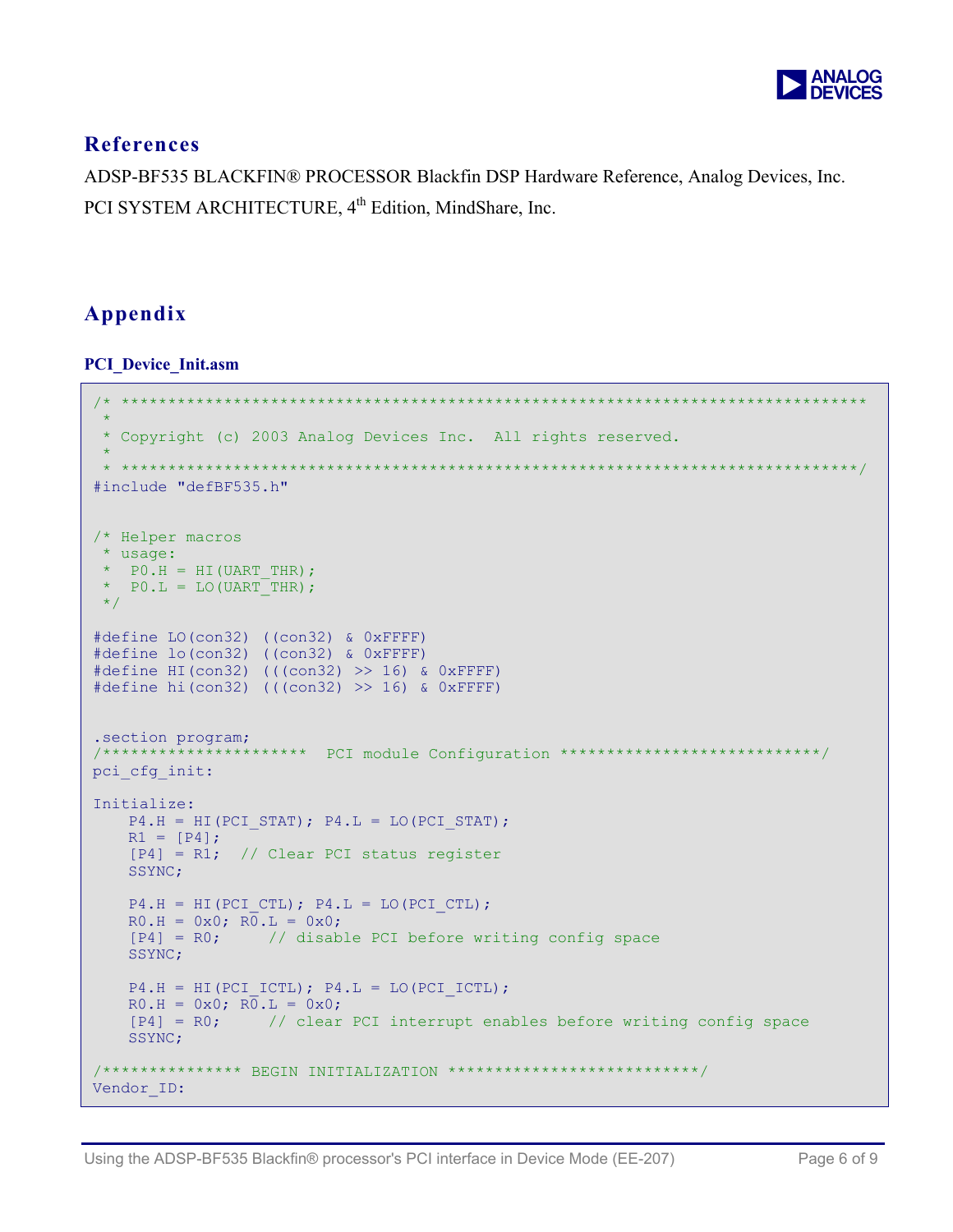

```
P4.H = HI(PCI_CFG_VIC); P4.L = LO(PCI_CFG_VIC);RO.H = 0x0; RO.L = 0x11D4;[P4] =Device ID:
   P4.H = HI(PCI CFG DIC); P4.RO.H = 0x0; R\overline{0}.L = 0x1535;[P4] =
// in Devi
Command: 
   P4.H = HI(PCI CFG CMD);RO.H = 0x0; R\overline{0}.L[P4] =
Revision_ID: 
   P4.H = HI(PCI CFG RID);RO.H = 0x0; RO.L[P4] =Class Code:
   P\overline{4}.H = HI(PCI_CFG_CC); P4.L = L
   RO.H = 0x0011; RO.L = 0x8000;// This functionCache Line Size:
   \overline{P4.H} = \overline{HI(PCI CFG CLS)};
   RO.H = 0x0; R0.L[P4] =// in Device mo
Latency_Timer: 
   P4.H = HT(P)R0 = 0x0;[P4] =Header Type:
   P4.H = HI(PCI CFG HT); PR0.H = 0x0; R0.L = 0x0;<br>[P4] =
[P4] = [// This function is
Built_In_Self_Test: 
   \overline{P4.H} = HI(PCI CFG CLS);
   RO.H = 0x0; RO.L
```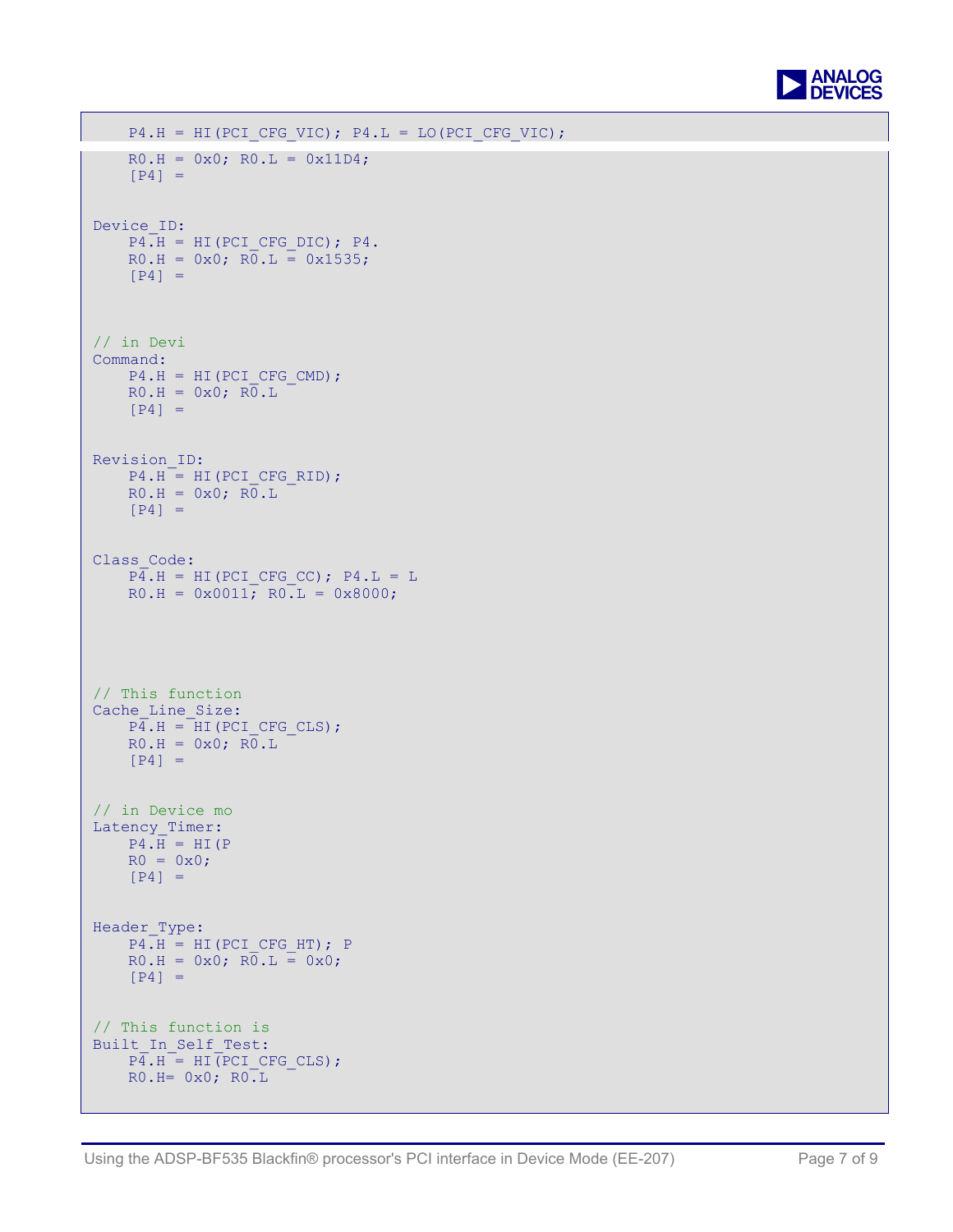

```
 SSYNC; 
Subsystem Vendor ID:
    P4.H = HI(PCI CFG SVID); P4.L = LO(PCI CFG SVID);R0.H = 0x0; R0.L = 0x0;[P4] = R0; SSYNC; 
Subsystem_ID: 
   P4.H = HI(PCI CFG SID); P4.L = LO(PCI CFG SID);R0.H= 0x0; R0.L = 0x0;[P4] = R0; SSYNC; 
Interrupt_Pin: 
    P4.H = HI(PCI CFG IP); P4.L = LO(PCI CFG IP);R0.H = 0x0; R0.\overline{L} = 0x1; /* INTA is used by ADSP-BF535 in device mode */
    [P4] = R0; SSYNC; 
// the host system will provide this information 
Interrupt_Line: 
    P4.H = HI(PCI CFG IL); P4.L = LO(PCI CFG IL);R0.H = 0x0; R0.\overline{L} = 0x0;[P4] = R0; SSYNC; 
Minimum_Grant: 
    P4.H = HI(PCI CFG MING); P4.L = LO(PCI CFG MING);R0.H = 0x0; R\overline{0}.L = 0x1; //Refer to the PCI Local Bus Speficication, Revision 2.2
    [P4] = R0; SSYNC; 
Maximum_Latency: 
    P4.H = HI(PCI CFG MAXL); P4.L = LO(PCI CFG MAXL);R0.H = 0x0; R0.L = 0x2; //Refer to the PCI Local Bus Speficication, Revision 2.2
    [P4] = R0; SSYNC; 
// DMBARM & DIBARM specify the size of memory and I/O requested by the device 
Device Memory BAR Mask:
   P4.H = HI(PCI DMBARM); P4.L = LO(PCI DMBARM);RO.H = 0xF800; RO.L = 0x0000;<br>
[P4] = R0; // specify the
                   // specify the memory size required by the ADSP-BF535 PCI
     SSYNC; 
Device IO BAR Mask:
    P4.H = HI(PCI DIBARM); P4.L = LO(PCI DIBARM);RO.H = OxFFFF; RO.L = 0x0000;
     [P4] = R0; // specify the I/O size required by the ADSP-BF535 PCI 
     SSYNC;
```